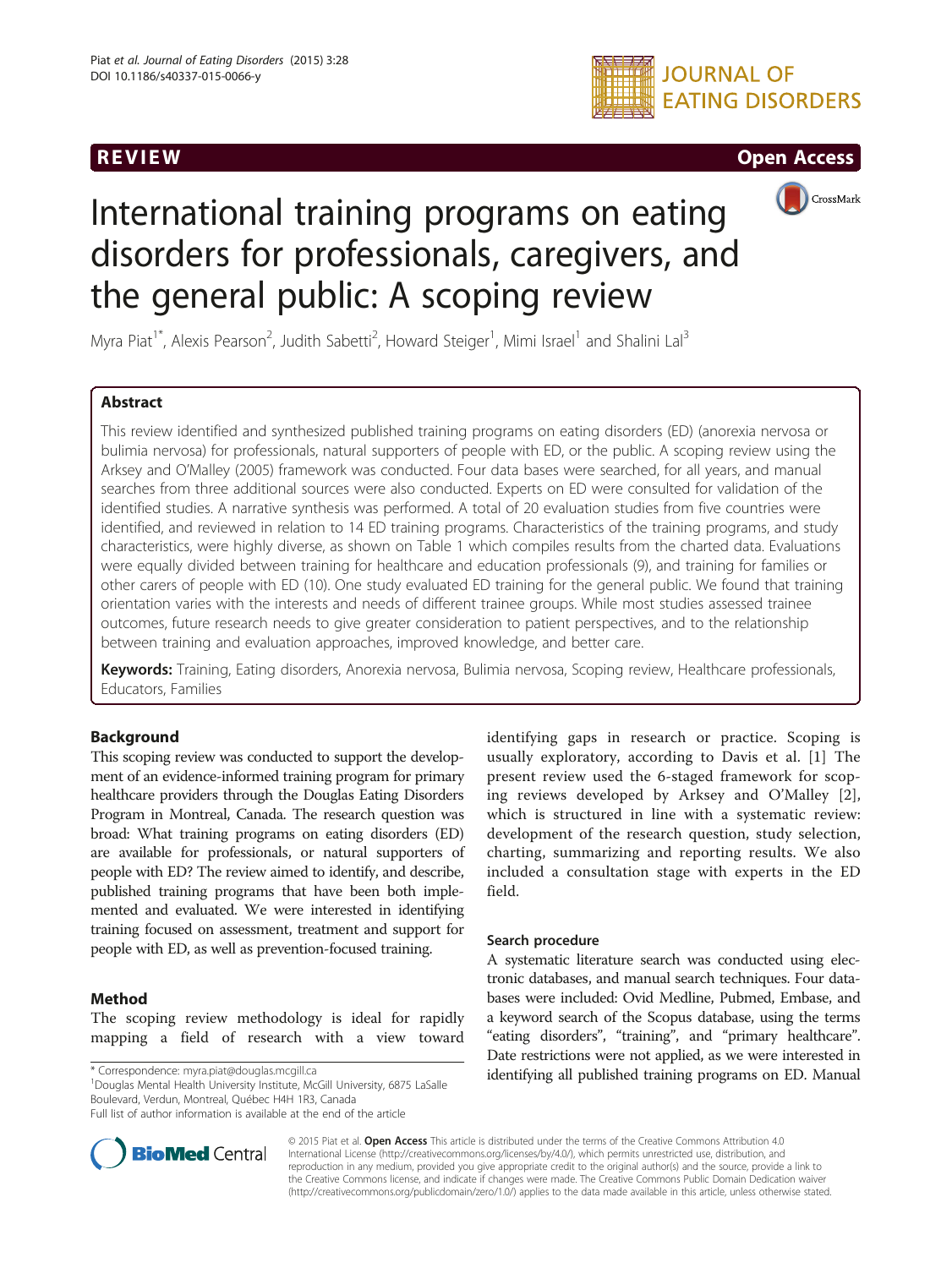# <span id="page-1-0"></span>Table 1 Characteristics of studies in the review

| Training program<br>title                                                     | Article ID: Author,<br>year, country | Training objective/approach                                                                                                                                                                                                                                                        | Trainees                                                                                       | Target population                                                    |                                                          | Evaluation method Evaluation findings                                                                                                      |
|-------------------------------------------------------------------------------|--------------------------------------|------------------------------------------------------------------------------------------------------------------------------------------------------------------------------------------------------------------------------------------------------------------------------------|------------------------------------------------------------------------------------------------|----------------------------------------------------------------------|----------------------------------------------------------|--------------------------------------------------------------------------------------------------------------------------------------------|
| Ontario community<br>outreach program for<br>eating disorders                 | McVey, 2005 [18]<br>(Canada)         | Increase community-based practitioners'<br>knowledge, involvement and level of<br>comfort to treat clients with EDs; to foster<br>linkages among practitioners in and across<br>regions of the province. Based on an<br>evidence-based model of care                               | Healthcare practitioners; Adults, adolescents,<br>school boards & public<br>health departments | children                                                             | Quantitative; pre-<br>post intervention<br>survey        | ↑ knowledge re ED, body<br>issues; ↑ confidence to treat<br>or teach on ED; better<br>practitioner links                                   |
| The student body:<br>promoting health<br>at any size                          | McVey, 2007 [17]<br>(Canada)         | A prevention program for elementary<br>school teachers and public health<br>practitioners. The web-based approach<br>made the program accessible both inside<br>and outside school hours                                                                                           | Elementary teachers;<br>public health<br>professionals                                         | Elementary school<br>children                                        | RCT                                                      | ↑ teacher knowledge re dieting<br>& peer influence; high<br>satisfaction w/ online tools &<br>self as role model                           |
| The Meal Support<br>Training (MST)                                            | Cairns, 2007 [28]<br>(Canada)        | Introduces concept of meal support; helps<br>others understand feelings of youth with<br>disordered eating around meals; provides<br>approaches/strategies for meal support                                                                                                        | Parents, caregivers,<br>friends of eating-<br>disordered youth                                 | Children with ED                                                     | Mixed<br>methodology                                     | + parent ratings on manual<br>& video, especially re patient<br>input. Tools support parental<br>instincts                                 |
| Maudsley eating<br>disorder collaborative<br>care workshops                   | Sepulveda, 2008<br>$[26]$ (UK)       | Aims to strengthen knowledge and skills of<br>carers, while reducing the burden of caring<br>for their children with ED. Elements of<br>approach: Skill-based instruction; group<br>format; observation of others' skills;<br>weekly goals                                         | Family members of<br>people with all forms<br>of ED                                            | Children treated<br>for ED at South<br>London & Maudsley<br>Hospital | Quantitative pre-<br>post design $+3$<br>month follow-up | I carer distress and care<br>burden over time; benefits =<br>new skills, exchanging with<br>others                                         |
|                                                                               | Sepulveda, 2008a<br>$[23]$ (UK)      | Aims to strengthen knowledge and skills of<br>carers, and reduce the emotional burden of<br>caring for their children with ED. Approach<br>includes theory and instruction;<br>demonstration and practice; telephone-<br>administered skills coaching based on<br>behavior therapy | Family members of ED<br>patients                                                               | People with ED                                                       | Quantitative and<br>qualitative                          | Quant results not sig.<br>Qualitative: 1 understanding<br>of how reactions &<br>interactions w/ patients<br>impact outcomes.               |
| Maudsley eating<br>disorder collaborative<br>care workshops (continued)       | Macdonald, 2011<br>(UK)              | Aimed at improving communication and<br>reducing social impact of ED for families by<br>addressing negative QOL, burden of illness,<br>distress and expressed emotion. Evidence-<br>based approach, psycho-education<br>principles and motivational interviewing                   | Family and carers of<br>people with ED                                                         | People with<br>anorexia                                              | Qualitative                                              | Skills transfer &supplementary<br>coaching were highly valued;<br>positive change for coaching<br>group & acceptability of<br>intervention |
| Overcoming Anorexia<br>Online (OAO)                                           | Grover, 2011 [20]<br>(UK)            | Aims to provide information, promote self-<br>monitoring and teach skills to identify,<br>understand, and manage Anorexia.<br>Interactive, web-based approach; uses CBT<br>(Williams, 2002, 2009) and systemic<br>framework (Dummett, 2006)                                        | Carers (relatives,<br>partners, friends) of<br>someone with broadly<br>defined anorexia        | People with AN, all<br>ages and stages of<br>illness                 | RCT                                                      | Main H: Į carer distress after<br>OAO supported (vs. controls).<br>Module on communication<br>was most useful.                             |
| The care and<br>understanding of<br>people with eating<br>disorders (ENB N46) | Abuel-Ealeh,<br>2001 [12] (UK)       | Aim of program to raise professionals'<br>knowledge and awareness of EDs; increase<br>confidence and skills for working with ED<br>clients. A university-level course                                                                                                              | Mainly nursing students People with ED<br>(1 OT; service users)                                | (future clients of<br>trainees)                                      | Quantitative<br>descriptive<br>(some open<br>questions)  | 81.5 % program completers<br>later worked in ED fields;<br>77.7 % interested in further<br>training                                        |

Family members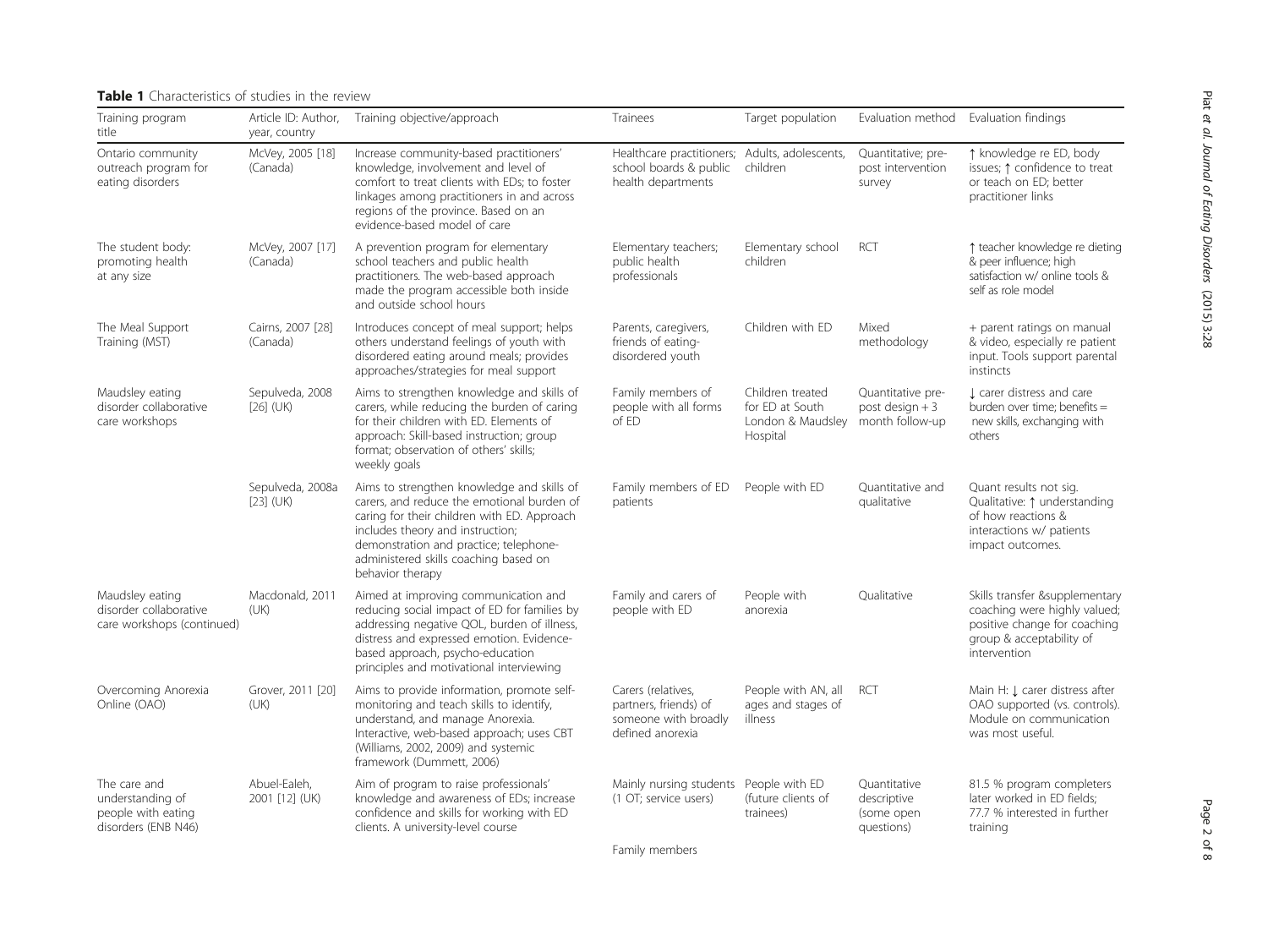# Table 1 Characteristics of studies in the review (Continued)

| Collaborative care skills<br>training workshops                    | [22] (Australia)                  | Pepin & King, 2013 Replication of the Maudsley eating disorder<br>collaborative care workshops in Australia                                                                                                                                                                                  |                                                              | People with ED<br>living with family<br>members                                           | Quantitative pre-<br>post design +<br>follow-up          | ↑ adaptive coping strategies<br>over time; J over-<br>Involvement (not EE).                                                      |
|--------------------------------------------------------------------|-----------------------------------|----------------------------------------------------------------------------------------------------------------------------------------------------------------------------------------------------------------------------------------------------------------------------------------------|--------------------------------------------------------------|-------------------------------------------------------------------------------------------|----------------------------------------------------------|----------------------------------------------------------------------------------------------------------------------------------|
|                                                                    | Goodier, 2014 [19]<br>(Australia) | Adaptation of the new Maudsley method<br>for parent skills training with children and<br>adolescents                                                                                                                                                                                         | Parents of children<br>or adolescents in<br>treatment for ED | Children or<br>adolescents with ED                                                        | qualitative                                              | Training helped re: managing<br>illness & family dynamics;<br>broke isolation; peer support                                      |
| Mental health first aid<br>training course for<br>eating disorders | Hart, 2012 [27]<br>(Australia)    | Aims to improve mental health literacy in<br>the social networks of individuals with ED;<br>translates the MHFA protocol, which is an<br>action plan that provides information on<br>various mental illnesses to the public, into<br>a program specifically for EDs                          | General public                                               | Personal contacts<br>(family, friends,<br>classmates etc.)<br>who may need help<br>for ED | Quantitative; pre-<br>post repeated<br>measures design   | ↑ ED knowledge & first aid<br>strate-gies; Į stigma (social<br>distance); ↑ confidence to<br>identify & help someone<br>with ED. |
| (No title)                                                         | Chally, 1998 [16]<br>(USA)        | A prevention program for school personnel<br>aimed at providing training to recognize<br>students at risk for ED, or to identify signs<br>and symptoms in students with whom they<br>interact daily                                                                                          | High school educators<br>and staff                           | High school<br>students potentially<br>at risk for ED                                     | Quantitative, pre-<br>post test, control<br>group design | ↑ knowledge & ability to<br>identify students at risk; 1<br>belief in getting help; I belief<br>that thin $=$ success.           |
| The eating disorder<br>curriculum for primary<br>care providers    | Gurni & Halmi,<br>2001 [13] (USA) | Aims at providing a first step in training<br>social workers to serve as eating disorder<br>therapists in primary care clinics                                                                                                                                                               | 9 female social workers                                      | minority group<br>members, low-<br>income, at risk<br>for ED                              | Quantitative<br>(pilot study)                            | ↑ ED knowledge re<br>assessment & treatment;<br>better diagnostic skills post<br>training.                                       |
| Group Parent Training<br>program (GPT)                             | Zucker, 2005 [26]<br>(USA)        | Assists caregivers in managing the child's ED,<br>and facilitates a healthy home environment<br>for sustained change. Draws on narrative<br>family therapy and psycho-educational<br>approaches, emotion-focused therapy,<br>mindfulness strategies, dialectical behavior<br>therapy         | Parents/carers of<br>patients in the<br>Duke ED Program      | Patients in the<br>Duke ED Program                                                        | Qualitative (focus<br>groups)                            | Parent desire for psycho-<br>education materials w/ skills-<br>based approach; ideas re 1<br>peer support.                       |
|                                                                    | Zucker, 2006 [24]<br>(USA)        | Overall aim to maximize the effectiveness of<br>parent involvement while minimizing burden<br>in managing EDs; the main approach used<br>dialectical behavior therapy (DBT) adapted<br>to a group parent format. Course content<br>also based on social cognitive, and learning,<br>theories | (No answer)                                                  | Adolescent<br>outpatients from<br>the university<br>affiliated medical<br>center          | Quantitative<br>descriptive                              | ↑ management of ED, but<br>also better parents; ED skills<br>transfer to other areas; 1<br>stress management                     |
| Eating disorders and<br>mental health-the EAT<br>framework         | DeBate, 2009 [11]<br>(USA)        | Aims to increase the capacity of oral health<br>professionals to deliver ED-specific secondary<br>prevention to patients suspected of disordered<br>eating; uses a framework based on<br>transtheoretical model and brief motivational<br>interviewing                                       | Oral health providers                                        | Dental patients<br>suspected of having<br>an ED                                           | Quantitative pre-<br>post design                         | ↑ self-efficacy; ↑ knowledge re<br>oral manifestations of ED,<br>treatments, attitudes re:<br>2nd-ary prevention                 |
|                                                                    | DeBate, 2012 [10]<br>(USA)        | To increase knowledge, skill & self-efficacy<br>among dental and dental hygiene students<br>for dealing with oral manifestations of<br>disordered eating; approach is a theory-based<br>framework based on brief motivational<br>interviewing (B-MI)                                         | Dental and dental<br>hygiene students                        | signs of disordered<br>eating                                                             | Dental patients with Quantitative, group<br>design       | ↑ improvement vs controls re<br>randomized control ED knowledge, oral findings,<br>skills-based knowledge, self-<br>efficacy     |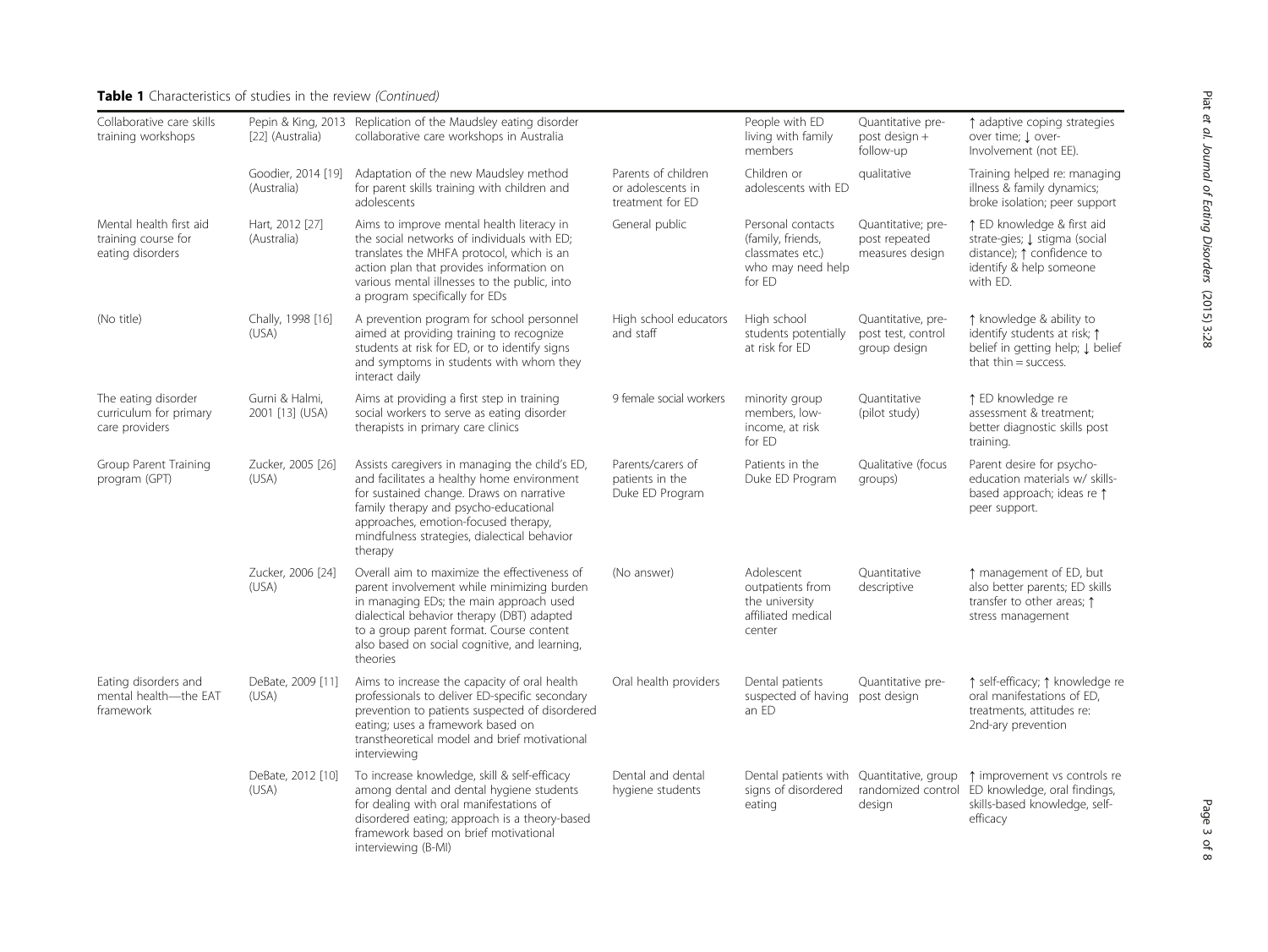# Table 1 Characteristics of studies in the review (Continued)

| The parent partner<br>program™ | Haltom, 2012 [21]<br>(USA)          | To provide carers with knowledge and skills<br>to support people with ED, but also bring<br>together a community of professionals, carers<br>and advocates around integrated treatment;<br>uses philosophy of mutual support and<br>learning based on research by Bronfenbrenner<br>(Cochran & Henderson, 1986) | Family, friends caring<br>for ED patients                        | Anyone with ED                     | Quantitative pre-<br>post test design                | ↑ knowledge re ED,<br>treatment; how to provide<br>support, $\uparrow$ support re carers &<br>empathy re people w/ ED. |
|--------------------------------|-------------------------------------|-----------------------------------------------------------------------------------------------------------------------------------------------------------------------------------------------------------------------------------------------------------------------------------------------------------------|------------------------------------------------------------------|------------------------------------|------------------------------------------------------|------------------------------------------------------------------------------------------------------------------------|
| Body and self esteem           | Rosenvinge, 2003<br>$[15]$ (Norway) | Increase clinical competence of health providers<br>in ED; encourage interdisciplinary work at<br>local level, and therapists to as ED resources<br>in health care services; approaches: family<br>therapy; CBT); psychodynamic therapy                                                                         | Local multi-disciplinary<br>health care professionals            | Prospective clients<br>of trainees | Quantitative pre-<br>post design +<br>vear follow-up | Needed more time to learn<br>clinical skills, management,<br>therapy; $\uparrow$ confidence to treat<br>@ follow-up.   |
|                                | Pettersen, 2012<br>$[14]$ (Norway)  | Addresses professionals' needs for clinical<br>competence and better understanding of<br>the benefits of inter-professional collaboration<br>in treating ED; approach is "exchange based"                                                                                                                       | Doctors, nurses,<br>psychologists & other<br>health care workers | (No answer)                        | Oualitative                                          | Desire for ↑ ED services &<br>training after program & to<br>work inter-professionally                                 |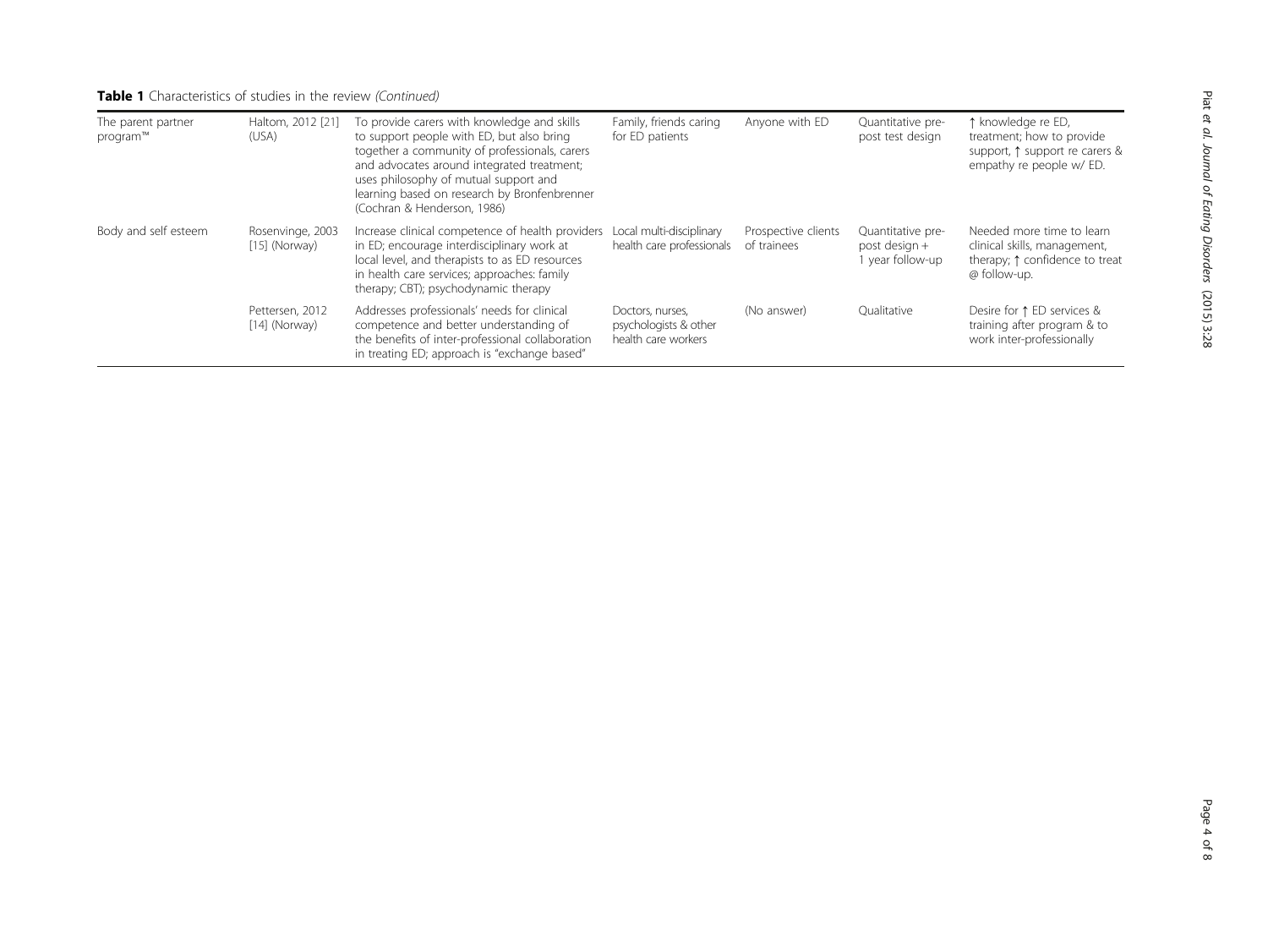searches for additional studies included: 1) the reference lists of all selected articles; 2) tables of contents for 2009–2014 in the following journals: The International Journal of Eating Disorders; Eating Disorders: The Journal of Prevention and Treatment; European Eating Disorders Review; Eating Disorders; and the Journal of Eating Disorders; and 3) websites for the Academy for Eating Disorders; National Eating Disorder Association (US), and National Eating Disorder Information Canada. Experts on ED were consulted (HS, MI) in order to validate the study selection, and suggest names of other key authors.

#### Selection criteria

Inclusion criteria for the study were: 1) published articles in English or French; 2) all study designs; 3) a trainee group: professionals from any discipline; family members or other caregivers of people with ED; the general public; and 4) a target group: people of any age diagnosed, or at risk for, anorexia nervosa or bulimia nervosa. The exclusion criteria were: 1) non-research studies and books, except for descriptions of ED training programs where an evaluation was published separately; and 2) ED intervention studies.

The initial electronic search identified 675 articles, with 473 remaining after 202 duplicates were removed. Titles and abstracts of the 473 articles were independently screened for relevance by two researchers (MP and AP) based on the inclusion and exclusion criteria, and 50 articles selected. The same team members then read the selected articles in their entirety. Thirty-four articles (34/50) were excluded for two reasons: 1) the program described was not a training program; or 2) no evaluation of the training was published. This resulted in a total of 14 articles for the review. Disagreements related to the inclusion of papers were discussed and resolved by involving a third team member (JS). The manual search of reference lists for the 14 selected articles resulted in an additional 6 articles, for a total of 20. No further articles emerged from the secondary searches of ED journals, or the organization websites. It should be noted that additional publications exist describing programs for 5 of the 20 selected articles. While not part of the review, these articles may be consulted for supplemental information [[3](#page-6-0)–[7\]](#page-6-0). Fig. 1 presents a flow diagram for the study selection process.

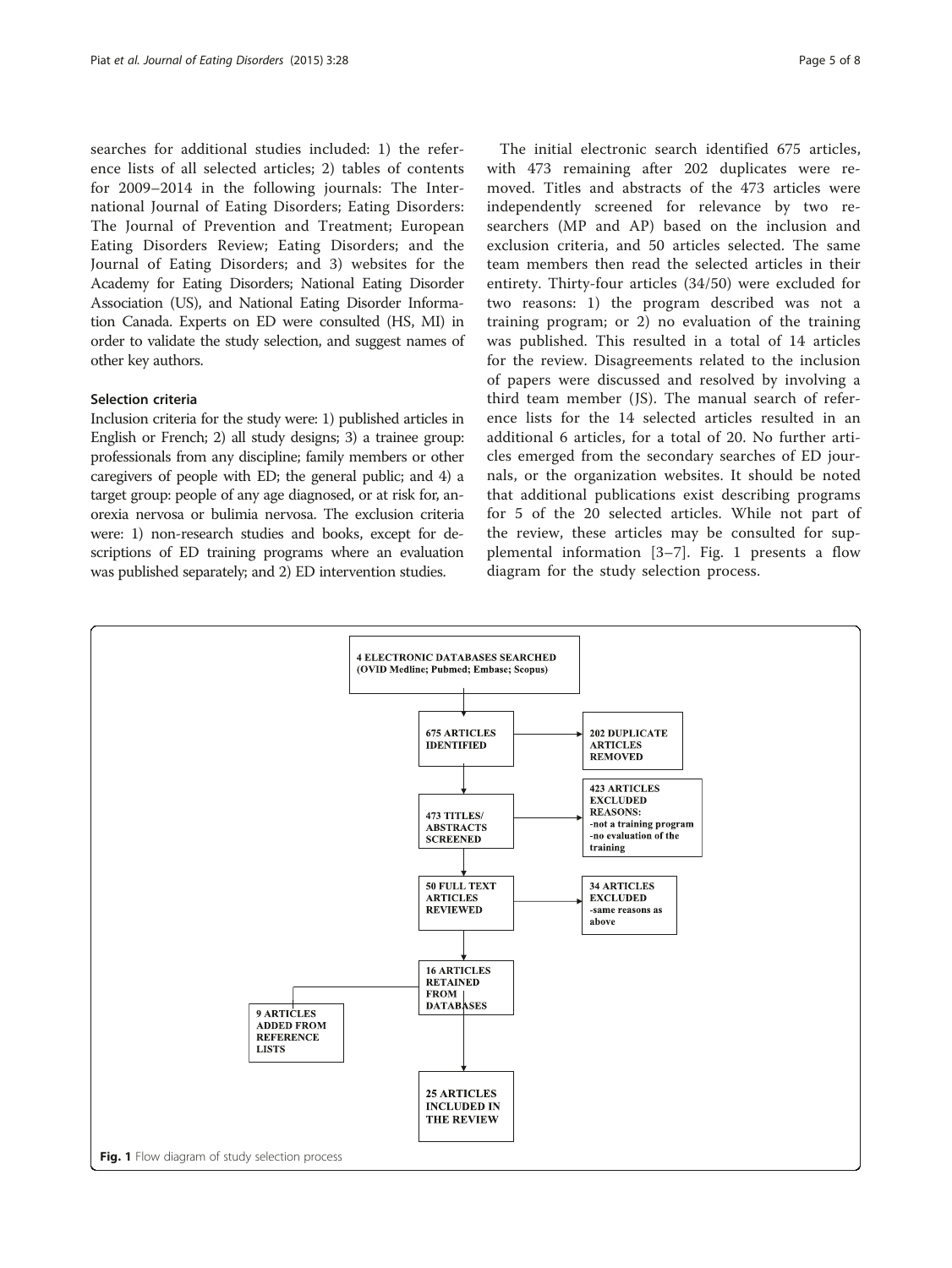#### Data extraction and synthesis

The research team developed a data charting form consisting of three overall categories: reference information on the studies (title, authors, journal, publication year, author disciplines, country); training program details (program name, objective, approach, setting, training description, trainee and target populations); and details of the evaluations: (purpose, methodology, participants, data collection, study results/outcomes, study limitations/contributions, recommendations). The data were charted by two researchers (AP, JS), in conjunction with the project lead (MP). A narrative synthesis of the data was performed. The narrative synthesis is a conceptual and interpretive approach focused on the relevance and contribution of evidence rather than rigidly determined methodological criteria; it is especially appropriate for synthesizing methodologically dissimilar studies [[1, 8\]](#page-6-0).

#### Results

# Study characteristics

The 20 evaluation studies reviewed concern a total of 14 ED training programs. The studies represent five countries: Canada (3), UK (5), USA (7), Australia (3), and Norway (2). Table [1](#page-1-0) presents the 20 studies in terms of training program identification; training objective/approach; identification of trainee and target populations; evaluation method and findings. The studies included four trainee groups: healthcare professionals (clinicians, students, administrators, and multidisciplinary teams,  $n = 8$ ); educators (teachers, administrators, school staff,  $n = 3$ ); natural supporters (parents or other family members, carers, friends,  $n = 10$ ); and the general public  $(n = 1)$ . Target populations were children and/or adolescents  $(n = 8)$ or people of all ages  $(n = 14)^1$ . For 17 studies the target population had a diagnosed or suspected ED, while the remaining three concerned populations at-risk.

The evaluation studies employed a heterogeneous mix of study designs: there were 14 quantitative studies (8 pre-post interventions; 3 RCTs; 3 quantitative descriptive studies); another four were qualitative evaluations, and two used mixed methods. The lack of correspondence between study designs, and characteristics of the training programs (e.g. aims, approaches, populations of interest, outcomes) does not allow for numerical pooling of the outcome data [[9](#page-6-0)]. Thus, a narrative synthesis was conducted.

# Training for healthcare and education professionals

Overall, the nine evaluations of ED training for healthcare and education professionals focused on knowledge translation and skill building, prevention, and professional development. Training programs were geared toward specific groups: health care professionals including dentists [\[10, 11](#page-6-0)], nurses [\[12](#page-6-0)], social workers [[13](#page-6-0)], multidisciplinary health professionals [[14](#page-6-0), [15\]](#page-6-0), and educators [[16](#page-6-0)–[18](#page-6-0)] . Five evaluations found that training significantly improved trainees' knowledge, skills, and confidence to assess, treat, or teach on eating disorders [10, 11, 15, 17, 18,]. McVey et al. [[18\]](#page-6-0) reported better linkages among ED practitioners, while Rosenvinge et al. [\[15](#page-6-0)] documented strong interest in working inter-professionally, or in starting new services, as a result of training.

#### Training for families and significant others

Findings from the ten evaluations of ED training for families and other carers also revealed that training improves knowledge and related skills. Yet, most important or this group are findings related to reduced distress and burden, better coping and communication [[19](#page-6-0)–[22](#page-6-0)] and improved family functioning [[19, 23](#page-6-0)]. Trainees needed to be affirmed as good parents, and found that the skills acquired in ED training were transferrable to other areas of parenting [[5, 24\]](#page-6-0). The need for connectedness and support, particularly among parent trainees, emerges as a key theme: being able to break isolation and "externalize the illness" [[19\]](#page-6-0); the need for ongoing exchange with others [\[19](#page-6-0), [25](#page-6-0)], and extended support through "alumni groups" or "buddy" systems [\[26](#page-7-0)].

#### Training for the public

Hart et al. [[27](#page-7-0)] evaluated a training program that adapted the Mental Health First Aid (MHFA) protocol for serious mental illnesses to ED. They demonstrated that ED knowledge and helping strategies may be effectively disseminated to the general public. The MHFA training was associated with more accurate recognition of eating disorders, greater knowledge of effective treatments and helping strategies, and confidence in providing help.

## Discussion and conclusions

This review underlines the international scope of interest in ED training, and a more frequent focus on training for people with an ED diagnosis than on prevention. While all the evaluations assessed outcomes for trainees, very few included questions on training effectiveness from the patient perspective; and none controlled for possible confounding influences on training outcomes. Future research is needed to determine the intensity of training required to sustain improvements in ED knowledge and skills. As well, follow-up studies should establish a stronger link between improved knowledge and better care for sufferers. It would also be important to develop training fidelity measures.

The results suggest that the orientation of ED training varies with the interests and needs of different trainee groups. Whereas healthcare professionals and educators are concerned with the overall development of the ED field, and dissemination of best practices, training for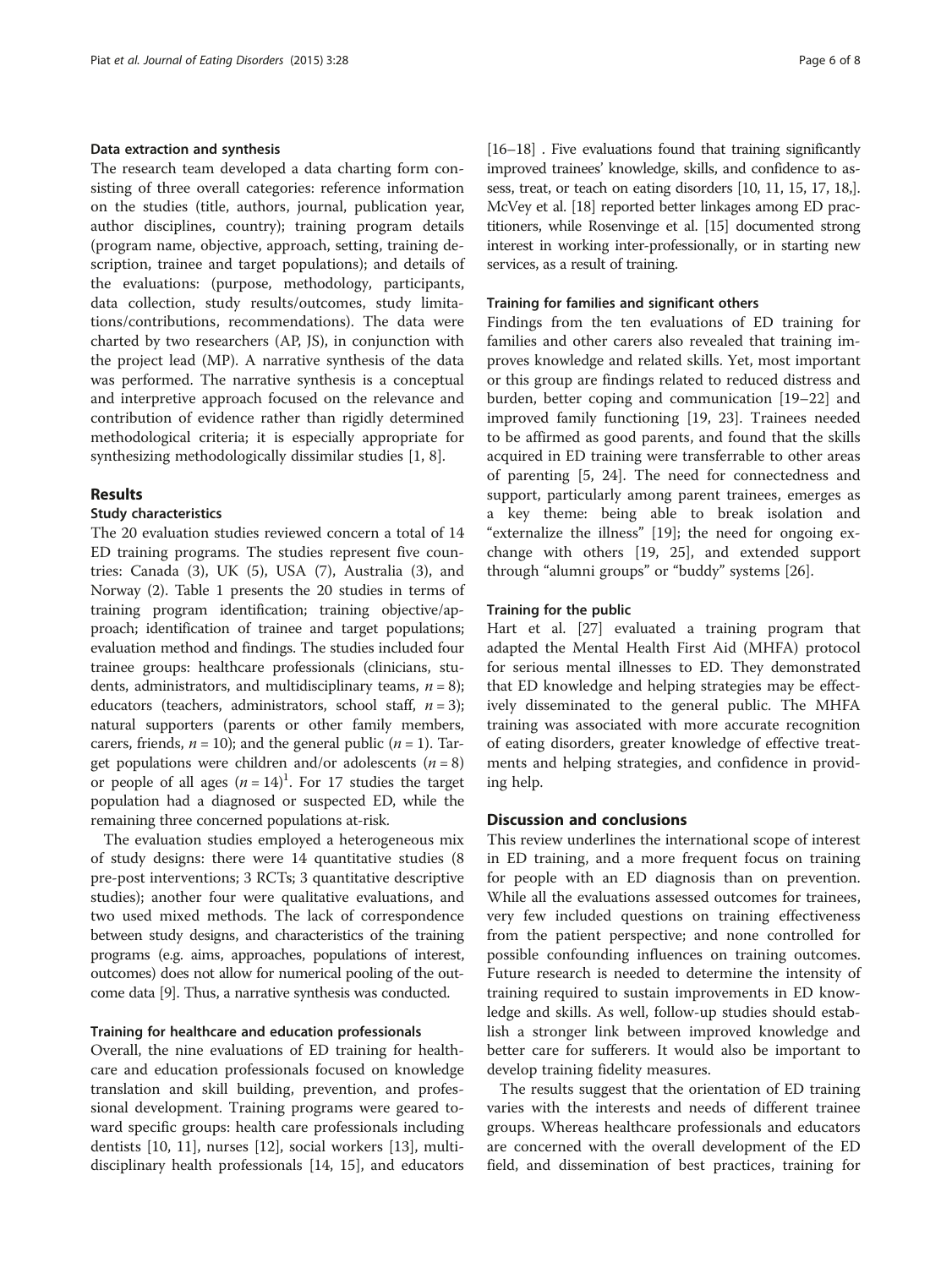<span id="page-6-0"></span>the public at-large promotes familiarity with ED and actual contact between ordinary citizens and ED patients, addressing the critical issues of social distance and stigma in mental health populations [[28](#page-7-0), [29](#page-7-0)]. Moreover, family involvement with ED is particularly intense and personal, identifying them as not only trainees, but a potentially vulnerable target group. Results suggest that the supportive, face-to-face element of training for families and natural supporters, both between trainers and trainees and among trainees themselves, was highly beneficial. This implies that ED training using passive learning approaches may be less effective for families, for whom the lived experience of training was an added value.

The heterogeneity of these studies, divergent objectives of the training programs, and the wide array of methodologies employed precluded a more in-depth comparison of individual studies, or subgroups. Nonetheless, the review does provide a comprehensive overview of research on ED training initiatives that should be of interest to healthcare practitioners, educators, and families involved with the management or prevention of ED, as well as the interested public.

### **Endnote**

<sup>1</sup>The number of studies reported here totals 22, instead of 20. This occurred because two studies, McVey, 2005, and 2007 cut across two professional groups (healthcare professions and educators), and both age groups (children, and all ages), so are counted twice.

#### Competing interests

The authors declare that they have no competing financial, professional or other interests that may have influenced the research described in this manuscript.

#### Authors' contributions

The literature search, data extraction and charting were conducted by (blinded for review) (MP) and (blinded for review) (AP). (Blinded for review) (JS) worked on data synthesis under supervision of (Blinded for review) (MP). (HS) and (MI) were the Expert Panel. They reviewed the list of studies extracted for the review and suggested other authors that might have published evaluative studies on eating disorder training programs. All authors read, provided comments, and approved the final manuscript.

#### Acknowledgements

Funding for this research was provided by the Canadian Institutes of Health Research Grant # 261757.

#### Author details

<sup>1</sup>Douglas Mental Health University Institute, McGill University, 6875 LaSalle Boulevard, Verdun, Montreal, Québec H4H 1R3, Canada. <sup>2</sup>Douglas Mental Health University Institute, Montreal, Canada. <sup>3</sup>École de Réadaptation, Université de Montréal, Montréal, Canada.

### Received: 7 May 2015 Accepted: 31 July 2015 Published online: 14 August 2015

#### References

1. Davis K, Drey N, Gould D. What are scoping studies? A review of the nursing literature. Int J Nurs Stud. 2009;46(10):1386–400. doi:[10.1016/](http://dx.doi.org/10.1016/j.ijnurstu.2009.02.010) [j.ijnurstu.2009.02.010.](http://dx.doi.org/10.1016/j.ijnurstu.2009.02.010)

- 2. Arksey H, O'Malley L. Scoping studies: Towards a methodological framework. International Journal of Social Research Methodology. Theory Pract. 2005;8(1):19–32. doi:[10.1080/1364557032000119616](http://dx.doi.org/10.1080/1364557032000119616).
- 3. Goddard E, Macdonald P, Treasure J. An examination of the impact of the maudsley collaborative care skills training workshops on patients with anorexia nervosa: A qualitative study. Eur Eat Disord Rev. 2011;19(2):150–61.
- 4. Gurney VW, Halmi KA. Developing an eating disorder curriculum for primary care providers. Eat Disord. 2001;9(2):97–107.
- 5. Leichner P, Hall D, Calderon R. Meal support training for friends and families of patients with eating disorders. Eat Disord. 2005;13(4):407–11.
- 6. Treasure J, Sepulveda AR, Whitaker W, Todd G, Lopez C, Whitney J. Collaborative care between professionals and non-professionals in the management of eating disorders: A description of workshops focussed on interpersonal maintaining factors. Eur Eat Disord Rev. 2007;15(1):24–34.
- 7. Treasure J, Whitaker W, Todd G, Whitney J. A description of multiple family workshops for carers of people with anorexia nervosa. Eur Eat Disord Rev. 2012;20(1):e17–22.
- 8. Munn Z, Tufanaru C, Aromataris E. Data extraction and synthesis. Am J Nurs. 2014;114(7):49–54. doi:[10.1097/01.NAJ.0000451683.66447.89.](http://dx.doi.org/10.1097/01.NAJ.0000451683.66447.89)
- 9. Robertson-Malt S. JBIs systematic reviews: Presenting and interpreting findings. Am J Nurs. 2014;114(8):49–54. doi:[10.1097/](http://dx.doi.org/10.1097/01.NAJ.0000453044.01124.59) [01.NAJ.0000453044.01124.59](http://dx.doi.org/10.1097/01.NAJ.0000453044.01124.59).
- 10. Debate RD, Cragun D, Gallentine AA, Severson HH, Shaw T, Cantwell C, et al. Evaluate, assess, treat: Development and evaluation of the EAT framework to increase effective communication regarding sensitive oralsystemic health issues. Eur J Dent Educ. 2012;16(4):232–8.
- 11. DeBate RD, Severson H, Zwald ML, Shaw T, Christiansen S, Koerber A, et al. Development and evaluation of a web-based training program for oral health care providers on secondary prevention of eating disorders. J Dent Educ. 2009;73(6):718–29.
- 12. Abuel-Ealeh M, Ashbey R, Barrett R. Survey of students from an eating disorders programme. NURS STAND. 2001;15(47):33–9.
- 13. Gurney VW, Halmi KA. An eating disorder curriculum for primary care providers. Int J Eat Disord. 2001;30(2):209–12.
- 14. Pettersen G, Rosenvinge JH, Thune-Larsen KB, Wynn R. Clinical confidence following an interprofessional educational program on eating disorders for health care professionals: A qualitative analysis. J Multidiscip Healthc. 2012;5:201–5.
- 15. Rosenvinge JH, Skårderud F, Thune-Larsen KB. Can educational programmes raise clinical competence in treating eating disorders? Results from a Norwegian trial. Eur Eat Disord Rev. 2003;11(4):329–43.
- 16. Chally PS. An eating disorders prevention program. J Child Adolesc Psychiatr Nurs. 1998;11(2):51–60.
- 17. McVey G, Tweed S, Blackmore E. Healthy Schools-Healthy Kids: A controlled evaluation of a comprehensive universal eating disorder prevention program. Body Image. 2007;4(2):115–36.
- 18. McVey GL, Davis R, Kaplan AS, Katzman DK, Pinhas L, Geist R, et al. A community-based training program for eating disorders and its contribution to a provincial network of specialized services. Int J Eat Disord. 2005;37(SUPPL):S35–40.
- 19. Goodier GHG, McCormack J, Egan SJ, Watson HJ, Hoiles KJ, Todd G, et al. Parent skills training treatment for parents of children and adolescents with eating disorders: A qualitative study. Int J Eat Disord. 2014;47(4):368–75.
- 20. Grover M, Naumann U, Mohammad-Dar L, Glennon D, Ringwood S, Eisler I, et al. A randomized controlled trial of an Internet-based cognitivebehavioural skills package for carers of people with anorexia nervosa. Psychol Med. 2011;41(12):2581–91.
- 21. Haltom C, Ribeiro R, Potter N. Collaborative professional education for carers of those with eating disorders. Eur Eat Disord Rev. 2012;20(4):311–4.
- 22. Pépin G, King R. Collaborative Care Skills Training workshops: Helping carers cope with eating disorders from the UK to Australia. Soc Psychiatry Psychiatr Epidemiol. 2013;48(5):805–12.
- 23. Sepulveda AR, Lopez C, Macdonald P, Treasure J. Feasibility and acceptability of DVD and telephone coaching-based skills training for carers of people with an eating disorder. Int J Eat Disord. 2008;41(4):318–25.
- 24. Zucker NL, Marcus M, Bulik C. A group parent-training program: A novel approach for eating disorder management. Eat Weight Disord. 2006;11(2):78–82.
- 25. Sepulveda AR, Lopez C, Todd G, Whitaker W, Treasure J. An examination of the impact of "the Maudsley eating disorder collaborative care skills workshops" on the well being of carers. Soc Psychiatry Psychiatr Epidemiol. 2008;43(7):584–91.